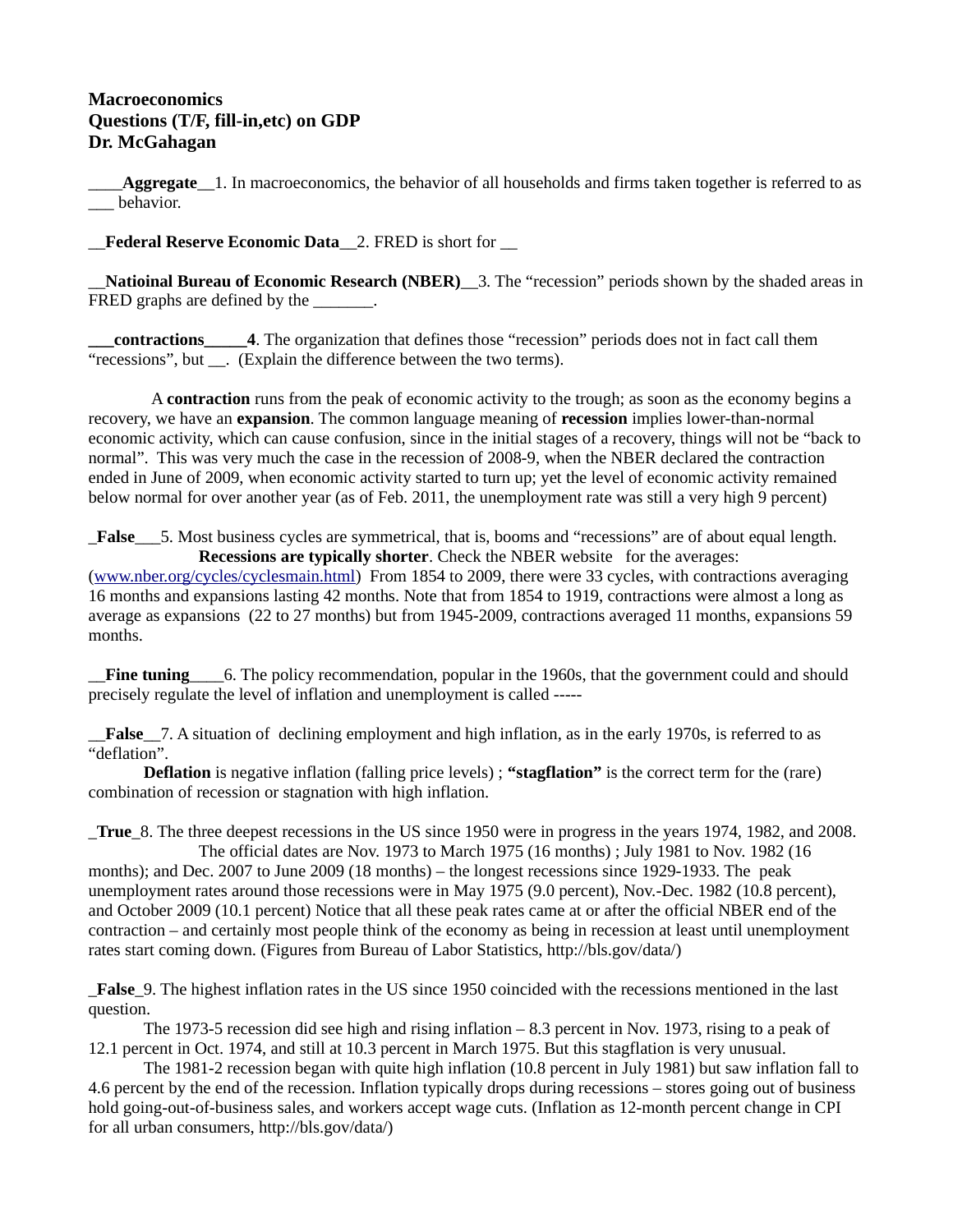**False** 10. The difference between GDP and GNP is that GDP omits exports and imports from its accounting. Both include imports and exports, although GNP also counts "income receipts from the rest of the world" and "income payments to the rest of the world" as part of its definition of net exports. In 2010:III, US nominal GDP was 14,745.1 billion and GNP was 14,933.6 billion – because the US had more income from the rest of the world (704.0 billion) than income payments to the rest of the world (515.5 billion) (Source: [http://www.bea.gov,](http://www.bea.gov/) Table 1.7.5, "Relation of GDP, GNP, NNP, National Income, and Personal Income", which is a good table to take a look at).

**False** 11. GDP is the total value of final sales of goods and services during a given year.

"Change in business inventories" does not involve a final sale –

cars on dealer's lots, iPads in the stockroom at Walmart, books in Amazon's warehouse may have been produced this year, but have not yet been sold.

\_**False**\_12. GDP is the total value of all final and intermediate goods produced during a given year.

Only final goods (goods ready for final sale, whether actually sold or in inventory) produced during this year are counted – only the sale of the bread is counted, not the wheat or flour sales which were of course necessary to produce it.

\_**False**\_13. GDP is the total value of all final goods and services produced by American owned factors of production during a given year.

This is the definition of Gross National Product, not Gross Domestic Product.

\_**True**\_14. GDP is greater than GNP in Ireland and Luxembourg, but GDP is less than GNP in India and Mexico. Ireland and Luxembourg are home to many multinational companies; India and Mexico have many citizens earning incomes abroad.

\_**False**\_15. The difference between Gross Private Domestic Investment and Net Private Domestic Investment is that the value of imports is subtracted from Gross to get the Net.

Depreciation is subtracted from GPDI to get Net Private Domestic Investment.

\_**False**\_16. Gross Private Domestic Investment includes stock market transactions, while Net Private Domestic Investment does not.

Purely financial transactions are not counted in GPDI, NPDI or anywhere else in the National Income and Product Accounts, aside from the services of the stockbrokers, bankers, or other middlemen.

\_**False**\_17. The National Income and Product Accounts (NIPA) are compiled by the Census Bureau. They are compiled by the Bureau of Economic Analysis [\(www.bea.gov\)](http://www.bea.gov/) of the Department of Commerce.

\_**False**\_18. The two largest items in Government Spending in the NIPA are Medicare and Social Security.

"Government Spending" is officially "Government Consumption Expenditures and Gross Investment"; it counts only direct purchases of goods and services by the government, not transfer payments to individuals who actually spend the Social Security check or who actually incur the medical expenses.

\_**False**\_19. Federal Government spending is much larger that state and local government spending combined.

In 2010, Federal Government spending was 1,214.4 billion (817.4 on defense and 396.6 nondefense) and State and Local spending was 1,788.0 billion.

\_**False**\_20. Nominal GDP adjusts the value of GDP for inflation, and reports each year's GDP in 2005 dollars. Real GDP is inflation-adjusted and reported in 2005 dollars.